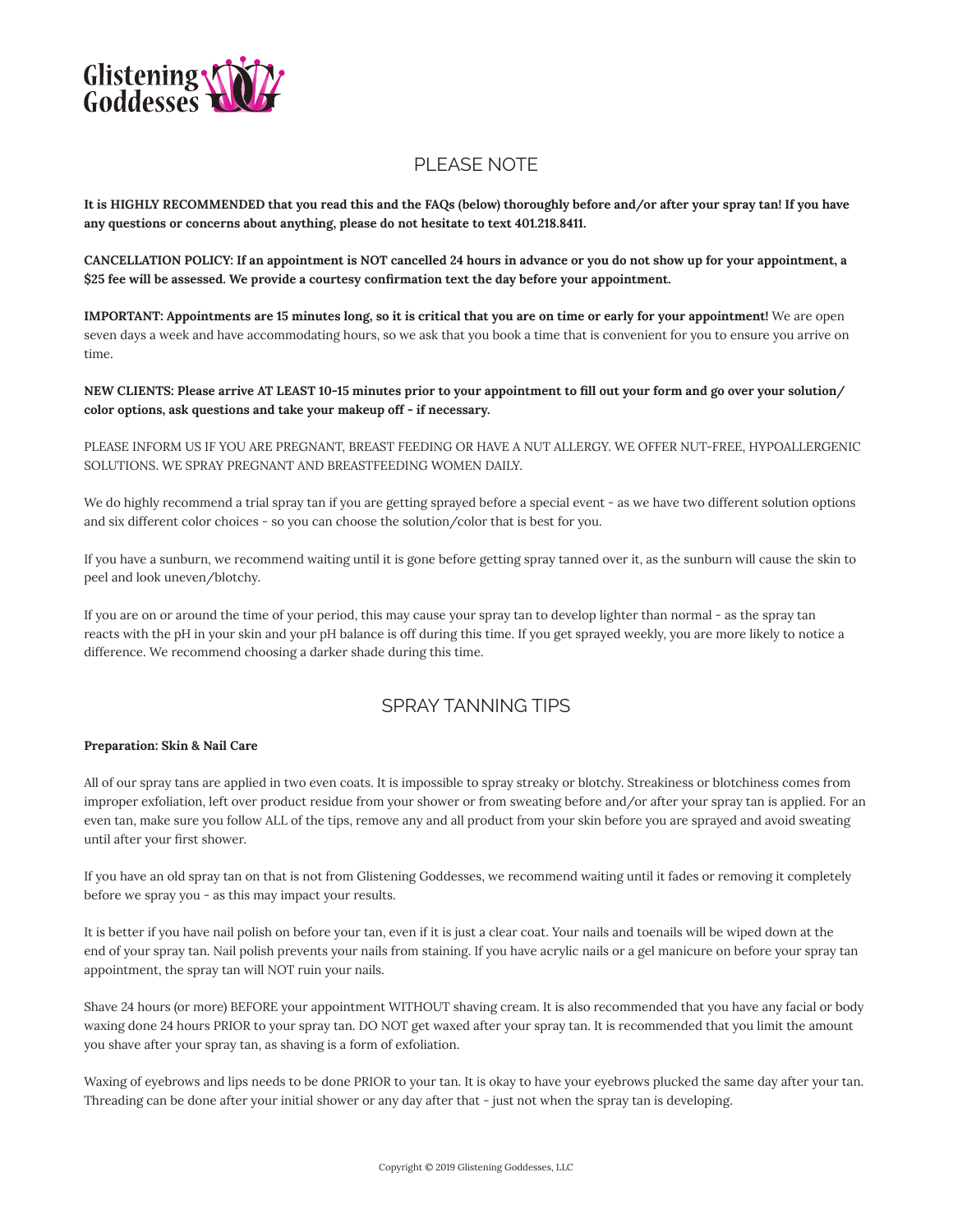

Please exfoliate with a **NON-OIL BASED,** alcohol-free, fragrance-free, gritty scrub or exfoliant prior to your tan. You want to remove all dead skin so your tan looks as even as possible. An exfoliating mitt is recommended. We have some available for sale in the salon that we highly recommend using for the best results - especially if you spray tan weekly. Avoid moisturizing body washes, like Dove or Oil of Olay, for example.

Eyelash extensions are okay to have on and DO NOT affect your spray tan. However, because of the way eyelash extensions are applied, it is recommended that they be applied BEFORE your spray tan appointment. They can be applied the same day, as long as it is before your spray tan! This is because of the gel pads/tape that is used in the application process. They can also be applied after your initial shower.

# **Preparation: Lotions/Makeup**

**You CANNOT have any lotion, makeup, sunscreen or oil on your skin at the time of your appointment** - even if it has been applied earlier in the day or the night before. Any residue will cause your tan to develop unevenly, making it blotchy or streaky. We have makeup wipes in the salon if you need to remove makeup prior to your appointment. The wipes at our salon can also be used to remove any lotion you have on at the time of your appointment - if absolutely necessary. However, we recommend that for the best results you remove the lotion in the shower and/or do not apply any lotion after you get out of the shower before your appointment. Having left over lotion on your skin can cause the spray tan to develop unevenly.

If you are getting a pedicure before your spray tan on the same day, you need to tell them to not apply any lotion on your legs or have them remove it or go home and shower it off.

Chapsticks, lip balms, lip glosses, lipsticks and mascaras are okay to have on during and after your tan. It is okay to have deodorant on during your tan, as long as it is carefully applied in the armpit area only.

#### **Spray Tanning: What to Expect**

Check the weather! If it is raining or snowing the day of your appointment, it is recommended that you bring an umbrella and/or wear protective clothing - such as long pants, long-sleeved shirts and a sweatshirt. Raindrops/snow can cause the tan to get spotty if your skin is exposed to the elements.

If you take your bra off when you're getting sprayed, we DO NOT RECOMMEND that you put it back on immediately after. If you need to put a bra on after your spray tan, we DO NOT RECOMMEND sports bras or strapless bras; however, we do recommend putting your bra on the loosest strap in the back with the bra straps tucked in.

You will feel a little sticky and the spray tan does have a slight odor to it - this is normal. You will feel sticky until your first rinse or shower.

If you touch your skin and do not wash the insides of your hands, your palms may end up becoming stained because palms are not supposed to come in contact with the spray tan solution. If you do accidentally touch your skin, wash the insides of your hands as directed by your spray tan specialist!

When needed, wash only the insides of your hands while the spray tan is developing. The most effective way to do this is with hand sanitizer or an antibacterial wipe. If you do not have these available, you can also use a paper towel or towel with soap. Your spray tan specialist will walk you through this process at the end of your appointment.

The bronzer may get on the inside of your clothes or on your sheets. It should not stain, however we cannot guarantee this. Dark colored clothing is recommended and wearing long sleeves and long pants to bed can prevent the bronzer from coming off on your sheets.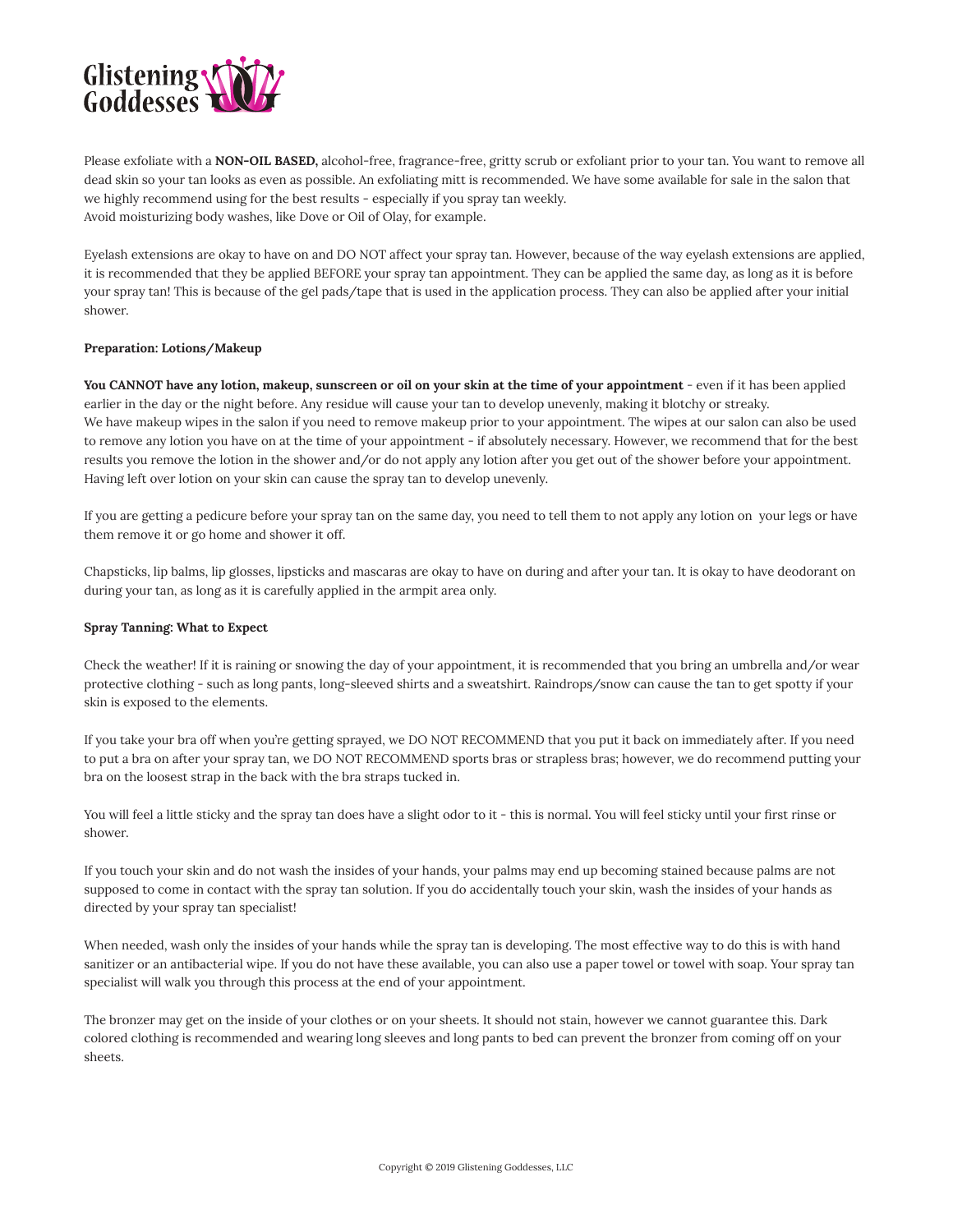

#### **Immediate After Care**

It is recommended that you do not shower for 8 hours (or longer if you would like) if you use our original formula and 2-6 hours if you use our express formula. Showering before the recommended time frames may lighten up your color and impact the results of the spray tan.

No sweating, swimming, getting wet or exercising until your first shower after your spray tan is applied. Doing so may cause streaks and/or blotchiness.

DO NOT wash your face before your first shower. This also goes for not washing any makeup off your face before you go to bed. Sleep with your makeup on!

Putting makeup on after your spray tan is okay, however you CANNOT wash your face until your initial shower.

There is a bronzer in the solution, which means that you will have some color immediately after you are sprayed. The color will continue to darken as the solution develops. Your color will lighten after you shower off the bronzer. You will see color coming off in your first shower. This is normal. Your spray tan is not washing off, it is just bronzer.

Shower before working out or sweating. Working out with the bronzer on may cause your tan to streak. We recommend rinsing the bronzer off, then working out and then taking a full shower - just so you do not have to take two full showers back-to-back. Go easy around water the day you get sprayed - this includes everything from doing dishes to brushing your teeth. While you can still do these things, it is recommended that you use caution when you are near water to ensure you do not mess up your spray tan.

We do NOT RECOMMEND wearing vinyl/rubber gloves to do housework the day you are sprayed. We recommend waiting until after your first shower to wear those types of gloves.

If you have small children, it is recommended that you bathe them prior to your spray tan or have someone else bathe them that day.

**We recommend wearing long sleeves and long pants or covering your hands with socks while you sleep. This will prevent the spray tan from transferring to your hands while you are sleeping and making them extra dark! This step is extremely important. Even if you do our express solution or shower your original solution off before you go to bed, this will prevent the tan from developing on your hands.**

We recommend wearing dark, loose fitting, cotton clothing after you are sprayed. T-shirts and loose pants are highly recommended. We do not recommend anything that has a lot of straps or is sleeveless. If your appointment is later in the day/night and you can put on the clothes that you are wearing to bed, this is useful!

#### **Long Term After Care**

Pat dry after your shower. Vigorous rubbing will exfoliate your skin and your tan will not last as long. DO NOT exfoliate with loofahs, body scrubs, body washes or soaps with exfoliating beads until your tan starts to fade away.

DO NOT use scented body washes - such as Victoria's Secret and Bath & Body Works. Non-scented/fragrance-free body washes and soaps are RECOMMENDED. SCENTED BODY WASHES AND SOAPS ARE NOT RECOMMENDED. Aveeno lotions are also NOT RECOMMENDED!

Limit the shaving of your legs, as this is also a form of exfoliating. You can still shave your legs, however we do not recommend doing it daily. We DO NOT RECOMMEND using hair removal creams, such as Nair. This will remove your spray tan!

The tan is not going to just disappear, you are going to notice it fading. You can start exfoliating when you notice it is starting to fade and/or in preparation for your next tan.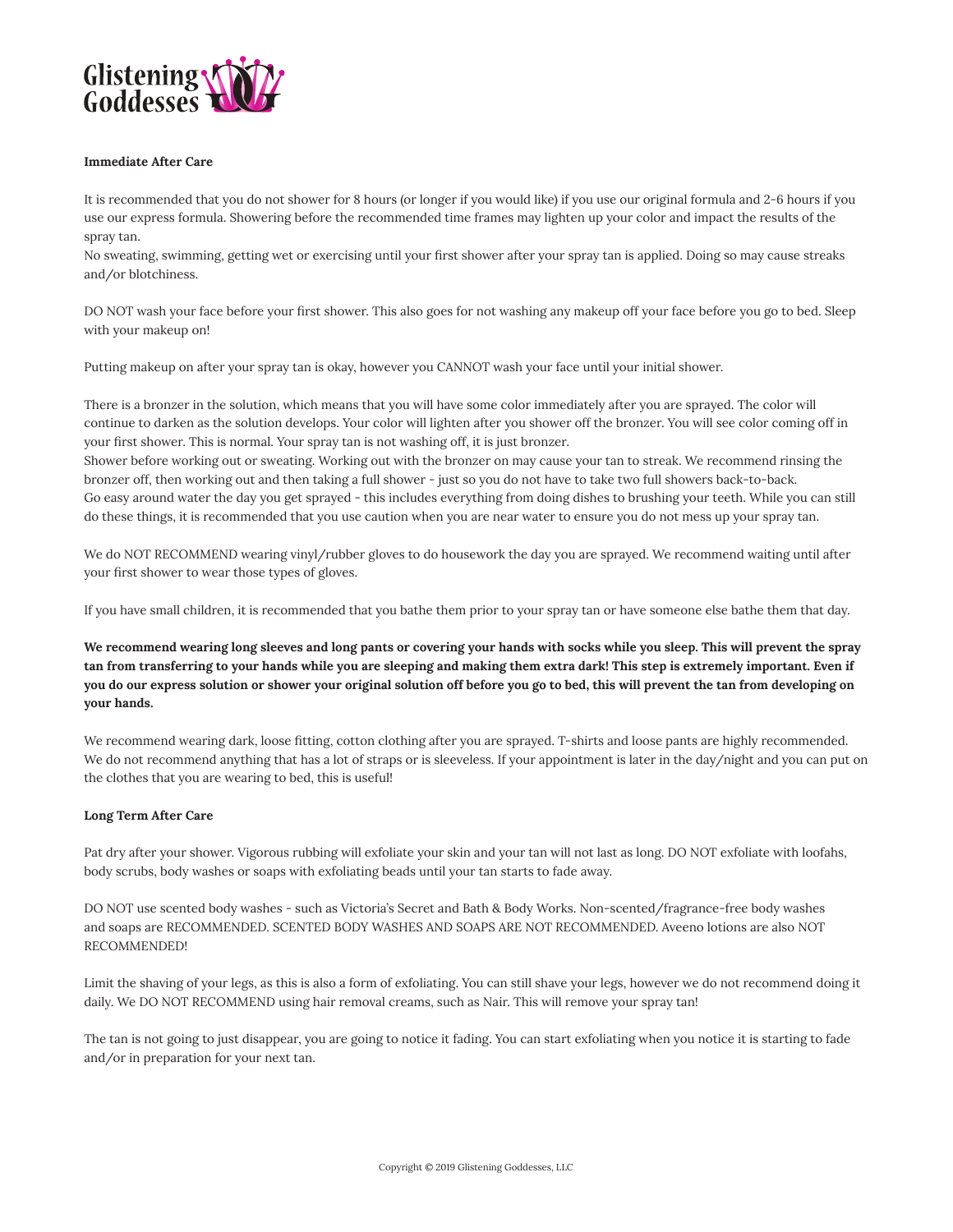

Face washes containing salicylic acid and/or benzoyl peroxide are NOT RECOMMENDED because they can eat away at your spray tan. Your face will fade faster as you wash it more frequently. We recommend using gentle cleansers - exfoliating face washes and Clarisonics are NOT RECOMMENDED!

Acne spot treatments are also NOT RECOMMENDED during the week your spray tan is on.

Moisturizing helps extend the life of your tan and it helps your tan to fade more evenly. We recommend using a hydrating, non-scented/fragrance-free lotion! SCENTED LOTIONS - I.E. VICTORIA'S SECRET AND BATH & BODY WORKS - ARE NOT RECOMMENDED! Aveeno lotions are also NOT RECOMMENDED! Cocoa butter lotion is okay to use, even though it does have a scent.

Spray tans typically last 4-8 days, however they can last longer or shorter than this. The more you moisturize, the longer the tan can last. You can use any moisturizer, but moisturizers containing self-tanners are not recommended because they can have adverse effects. Any hydrating, non-scented/fragrance-free and alcohol-free moisturizer is recommend!

Drinking a lot of water and hydrating your skin from the inside out helps extend the life of your spray tan. It is recommended to moisturize at least once a day, however twice a day is encouraged. You can start moisturizing after your first shower. NON-SCENTED/FRAGRANCE-FREE moisturizer is RECOMMENDED! CeraVe non-scented is a great moisturizer.

Always wear sunscreen when out in the sun. We also recommend mixing non-scented moisturizer with your sunscreen and putting both on at the same time each time you would normally apply your sunscreen - especially after prolonged exposure to the sun, being in the ocean or being in the pool. This will help extend the life of your spray tan. We have a list of recommended sunscreens that we can text to you upon request or you can take a picture of our list when you are in the salon.

Wait at least one day before going in the ocean or a pool after your tan. Chlorine may make your tan fade faster, however it is not going to remove the tan immediately. Rinsing with fresh water after getting out of the chlorine and reapplying one of the recommended sunscreens will help extend the life of your tan.

# SPRAY TANNING FAQS

# **Will the spray tan turn orange?**

No! Never! We have a NO ORANGE GUARANTEE! The only way a spray tan turns orange is if the spray tan professional is not highly trained in matching your skin color to the solution color, BUT WE ARE! We also only use brown-based solutions.

#### **How long does the appointment last?**

Your spray tan appointment is 15 minutes long. This time is for you to get your spray tan applied and dry thoroughly. If you need to use the bathroom and/or take your makeup off before your appointment, you will need to arrive a few minutes prior to your scheduled time to do so.

## **What do I wear when I'm getting sprayed?**

Whatever you're comfortable in! Some clients wear a bathing suit, underwear, just bottoms and some even wear nothing! It's completely up to you, every client is different.

### **Does a machine do it?**

No, all spray tans are done by hand by a highly trained and experienced professional who specializes in spray tanning!

#### **Will it stain?**

The solution typically doesn't stain or rub off on clothing, but in the chance that it does or if you wear a bathing suit/underwear while you're getting sprayed, the sooner you wash your clothing, the less likely it will get stained.